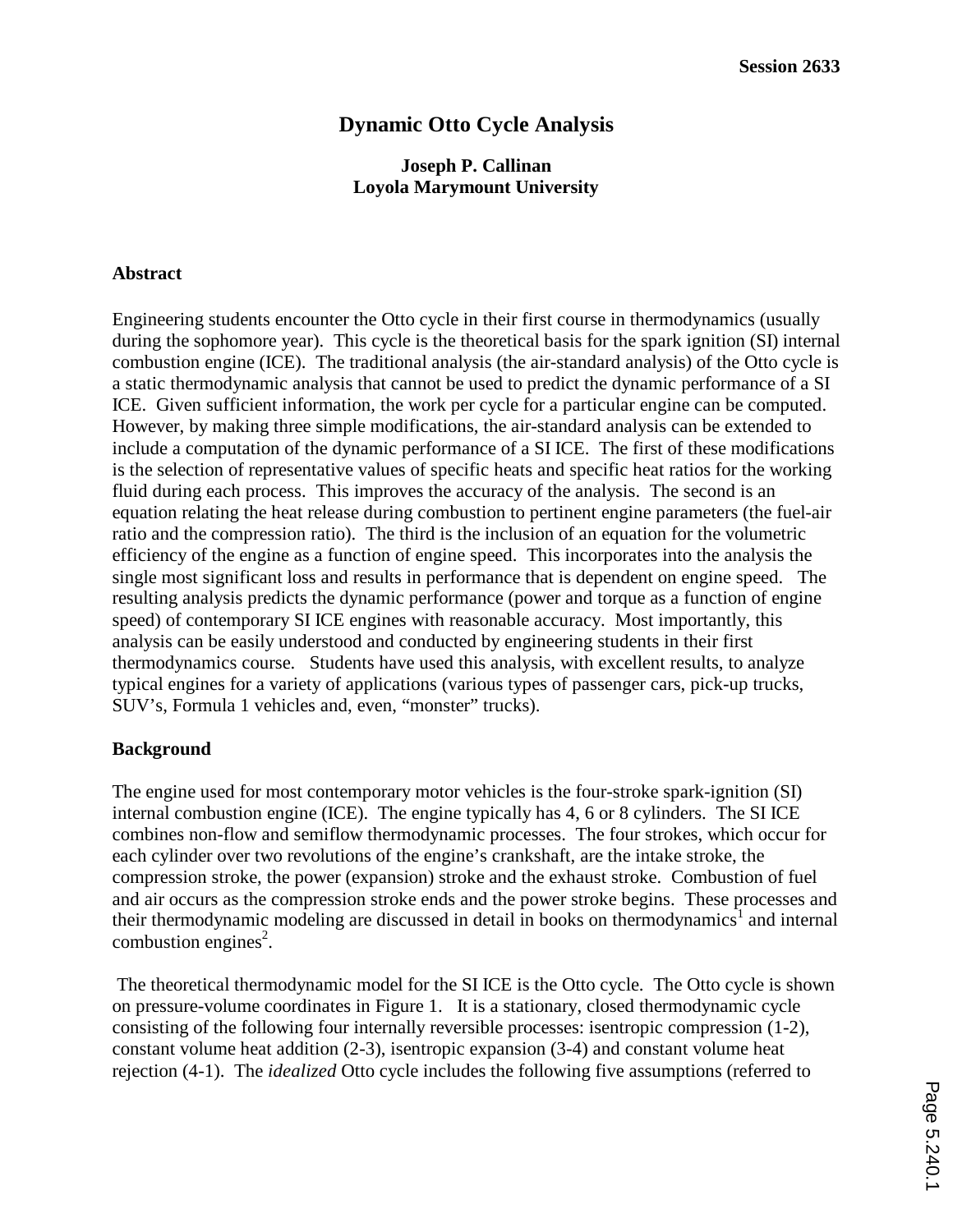as the "cold-air-standard" assumptions<sup>1</sup>) that are made to simplify the analysis:

- 1. the working fluid is air (at ambient temperature and pressure at state 1),
- 2. air behaves as an ideal gas,
- 3. air has constant specific heats, determined at  $25^{\circ}$ C,
- 4. the combustion process is replaced by external heating and
- 5. the exhaust/intake processes are replaced by external cooling.

The net work produced by the idealized Otto cycle can be computed through a First Law of Thermodynamics analysis. The mass of air contained in a cylinder of an engine modeled by the idealized Otto cycle is a fixed value (independent of engine speed), dependent only on engine geometry and the ambient temperature and pressure.



As a consequence, the work done per cycle is a constant and the power output of such an engine varies linearly with the engine speed (i.e., the number of cycles per second).

## **The Dynamic Otto Cycle Analysis**

The goal of this study was to develop a simple First Law of Thermodynamics analysis that would predict, with reasonable accuracy, performance curves (power vs. engine speed and torque vs. engine speed) for contemporary automotive engines. The dynamic Otto cycle analysis developed in this study uses the assumptions of the idealized Otto cycle described above, with just two exceptions. First, and most importantly, the mass of air in the cylinder is dependent on the engine speed as well as engine geometry and ambient temperature and pressure. Second, the specific heats used in the analysis are assumed constant for each process but their numerical values are determined at the approximate mean temperatures for each process. In addition, the quantity of heat transferred during the heating process is related to engine parameters.

The power output of a four-stroke SI ICE is

$$
\dot{W} = N_c \left( \frac{N}{2} \right) W_{net,c} \tag{1}
$$

where  $W$ 

 $=$  the power output of engine, kW,

- $N_c$  = the number of cylinders in the engine,
- $N =$  the engine speed (crankshaft rotations per second), Hz, and
- $W_{net,c}$  = the net work produced by one cylinder during two revolutions of the crankshaft (i.e., for one power stroke), kJ .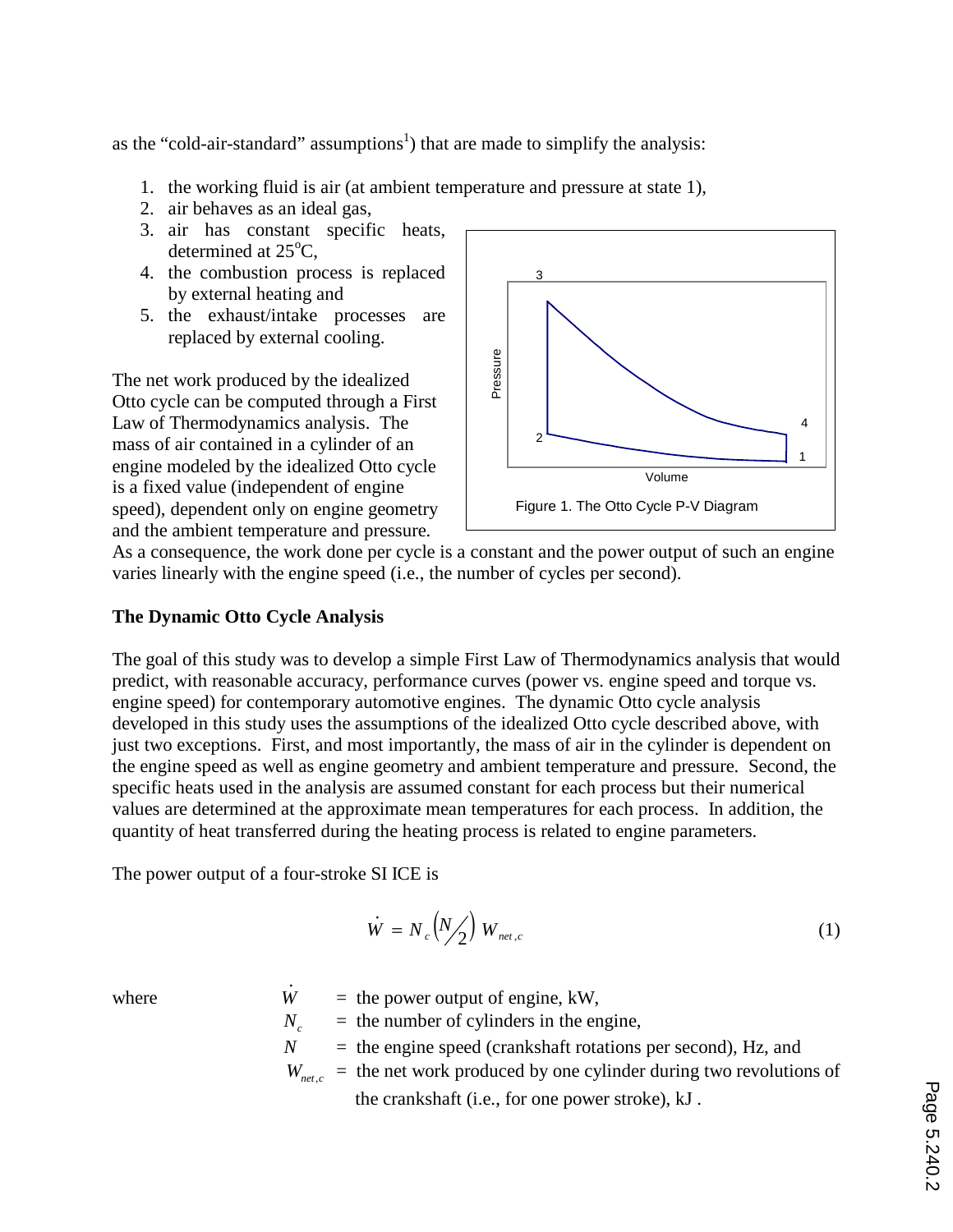The net work per cylinder,  $W_{net,c}$ , is determined using a First Law of Thermodynamics analysis of the modified Otto cycle (as described above). The result is

$$
W_{net,c} = -m_c c_{v,e} (T_4 - T_3) - m_c c_{v,c} (T_2 - T_1)
$$
\n(2)

where  $m_c$  = the mass of air in the cylinder, kg,

 $T_i$  = the temperature of the air at each of the four terminal states, respectively, of the cycle (see Figure 1.), K,  $c_{v,e}$  = the mean specific heat at constant volume for the air during the expansion stroke (process 3-4), kJ/kg-K, and  $c_{v,c}$  = the mean specific heat at constant volume for the air during the

compression stroke (process 1-2). KJ/kg-K.

The air temperature at state 1,  $T_1$ , is the ambient temperature and is known.  $T_2$ ,  $T_3$  and  $T_4$  in Eq. (2) are determined using the following three equations:

for the isentropic compression process  $(1-2)$ ,

$$
\frac{T_2}{T_1} = r^{k_c - 1}
$$
 (3)

for the constant volume heating process (2-3),  $Q_H = m_c c_{v,h} (T_3 - T_2)$  (4)

and for the isentropic expansion process (3-4), 3  $\frac{4}{s} = r^{k_e}$ *T*  $\frac{T_4}{T} = r^{k_e - 1}$  (5)

| where | $r =$ the compression ratio for the engine = $V_1/V_2$ ,                        |
|-------|---------------------------------------------------------------------------------|
|       | $V_1$ = the total volume of the cylinder, m <sup>3</sup> ,                      |
|       | $V_2$ = cylinder clearance volume, m <sup>3</sup> ,                             |
|       | $k_c$ = mean ratio of specific heats, $c_p/c_v$ , for air during the isentropic |
|       | compression process,                                                            |
|       | $k_e$ = mean ratio of specific heats, $c_p/c_v$ , for air during the isentropic |
|       | expansion process,                                                              |
|       | $c_{v,h}$ = the mean specific heat at constant volume for the air during the    |
|       | constant volume heating process (process 2-3), kJ/kg-K, and                     |
| and   | $Q_H$ = the quantity of heat added per cylinder during process 2-3 (and         |
|       | which must be known), kJ.                                                       |

The recommended mean values of  $c<sub>v</sub>$  and  $k$  for the processes of the dynamic Otto cycle are presented in Table 1. The quantity of heat added to the air in the cylinder during process 2-3 is  $Q_n = ma$  (6)  $Q_H = m_c q_r$  (6)

$$
Q_H = m_c q_r \tag{6}
$$

where  $q_r$  = the heat per unit mass of air added during during process 2-3, kJ/kg.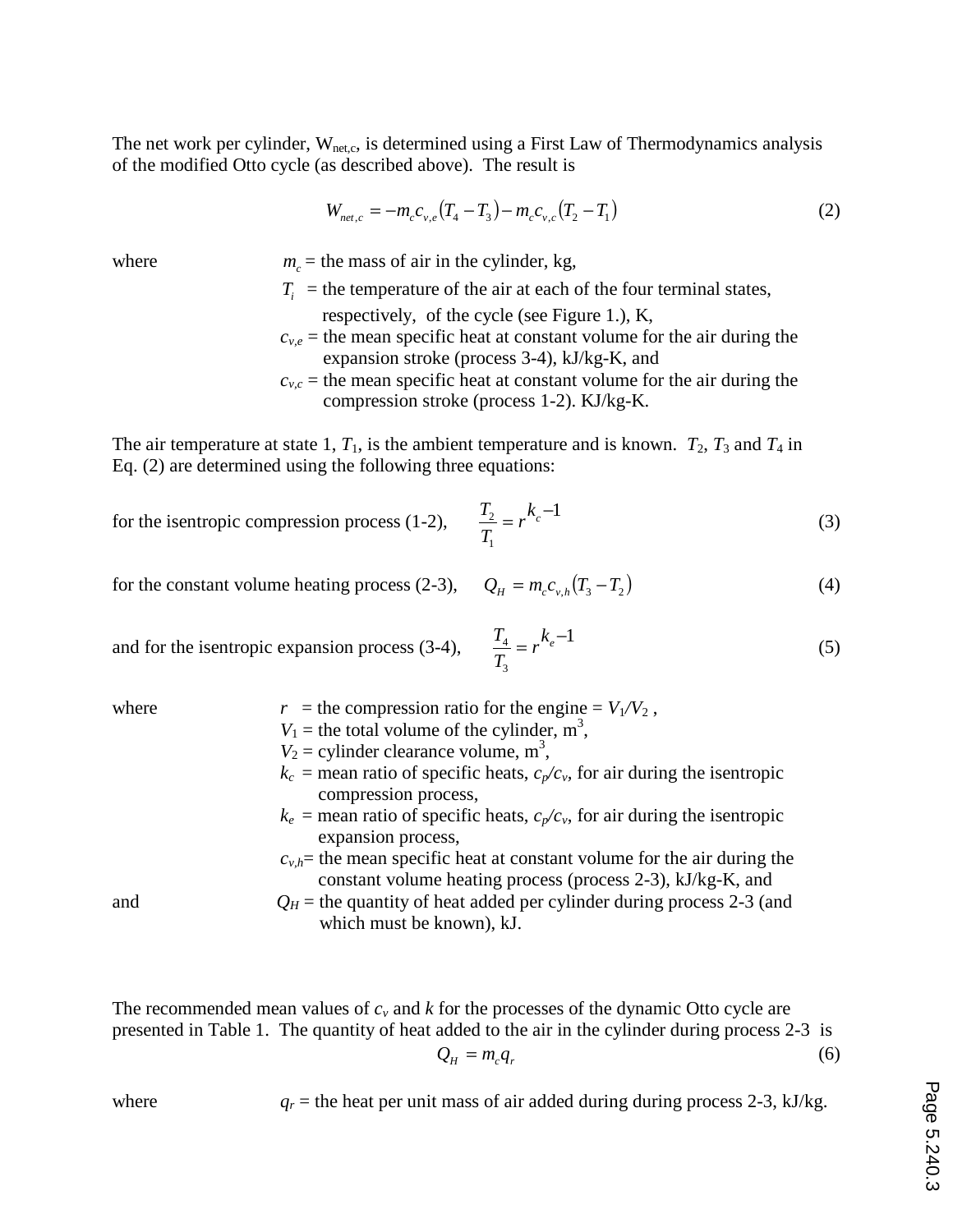In the SI ICE,  $q_r$  results from the combustion of gasoline and air. A parametric study of the constant volume combustion of air and octane was conducted, using software<sup>3</sup> that simultaneously solves the First and Second Laws of Thermodynamics, to develop an approximate relationship for  $q_r$  in terms of pertinent engine parameters. The resulting equation is

| Table 1. Representative<br>Property Values <sup>1</sup> |             |  |  |  |
|---------------------------------------------------------|-------------|--|--|--|
| Property                                                | Temperature |  |  |  |
| $c_{v,c} = 0.736$ kJ/kg-K                               | 470 K       |  |  |  |
| $k_c = 1.39$                                            | 470 K       |  |  |  |
| $c_{v,h} = 0.800 \text{ kJ/kg-K}$                       | 750 K       |  |  |  |
| $c_{v,e}$ = 0.820 kJ/kg-K                               | 840 K       |  |  |  |

$$
q_r = 1700[(r-1)/r](f/0.0665)^{1/3}
$$
 (7)

where  $f =$  the fuel-air ratio, kg fuel/kg air.

The chemically correct value of the fuel-air ratio is  $f = 0.0665$  and its practical range is

$$
0.0600 < f < 0.0700
$$

where the lower limit corresponds to a very fuel lean mixture ratio and the upper limit corresponds to a very rich mixture ratio. Lean mixture ratios  $(f < 0.0665)$  tend to result in better fuel economy and more oxides of nitrogen in the exhaust gases while rich mixture ratios (*f* > 0.0665) tend to result in greater power output and more carbon monoxide and hydrocarbons in the exhaust gases.

The power output of an actual SI ICE increases as engine speed increases, reaching a maximum and then decreasing as engine speed continues to increase (Figure 2). The deviation from the linear relationship (described above) for the idealized Otto cycle is primarily a consequence of the engine's inability to efficiently pump fresh air into the cylinder as the piston speed (engine speed) increases. This phenomenon can be incorporated into the Otto cycle analysis through the introduction of the volumetric efficiency of the engine<sup>2</sup>. For this analysis, the volumetric efficiency, *e*, is defined as



$$
e = m_c / m_{ca} \tag{8}
$$

where  $m_c$  = the actual mass of air contained in one cylinder, kg, and  $m_{ca}$  = mass of air, at ambient temperature and pressure, contained in one cylinder, kg.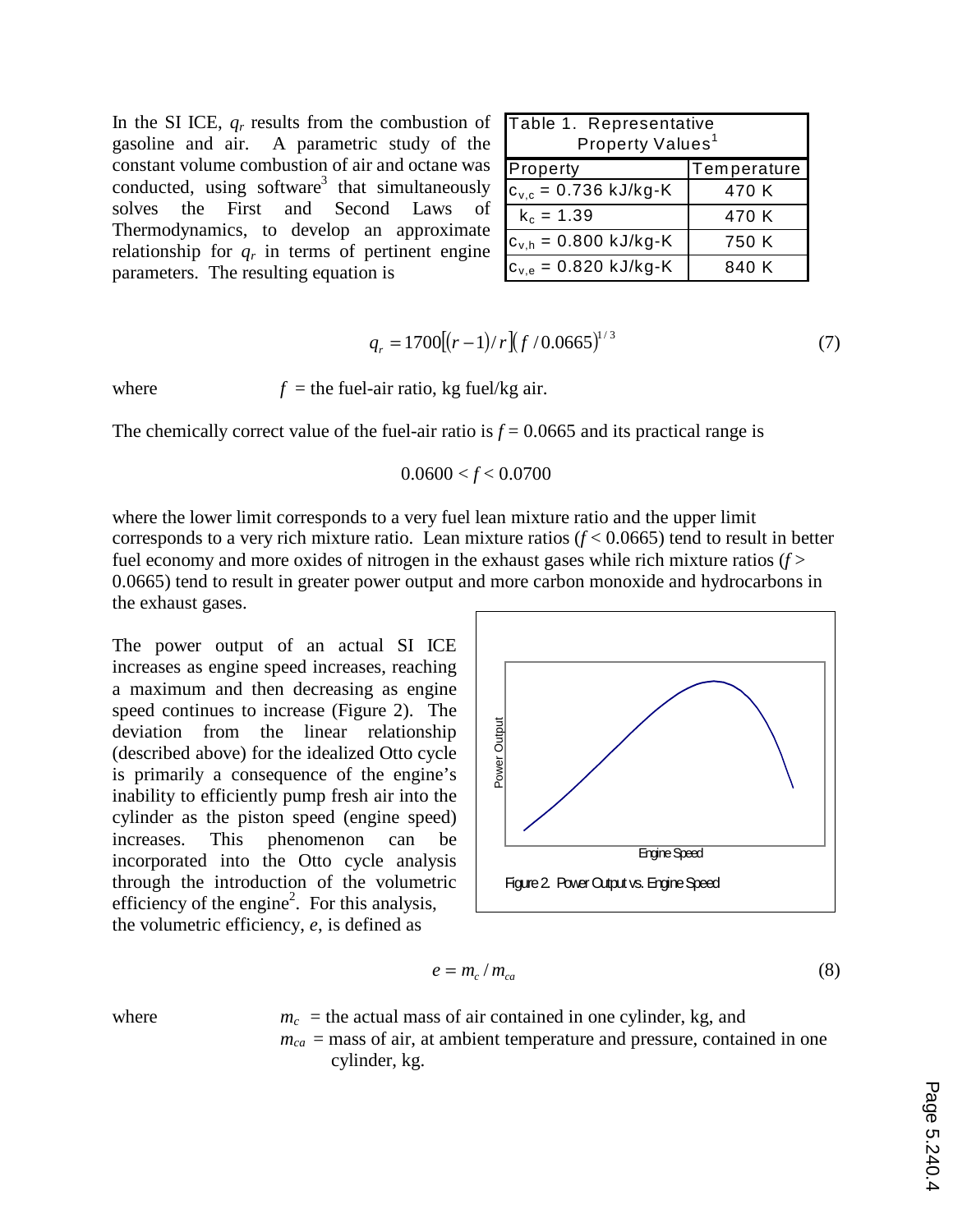The mass of air at ambient temperature and pressure contained in one cylinder is

$$
m_{ca} = \rho_{\alpha} V_1 \tag{9}
$$

where  $\rho_a$  = the density of air at the ambient temperature,  $T_1$ , and pressure,  $P_1$ , (computed using the equation of state for an ideal gas),  $\text{kg/m}^3$ .

An appropriate relationship for the volumetric efficiency of engines for contemporary family-sized automobiles, found by studying the performance of this class of automobile, is

$$
e = -7.67 \times 10^{-7} N^3 + 9.651 \times 10^{-5} N^2 - 1.719 \times 10^{-3} N + 0.897
$$
 (10)  
where  

$$
0 < N < 150
$$
 Hz.

Equation (5) applies to engines that are neither supercharged nor turbocharged and that have their maximum power output occurring at 6600 rpm (110 Hz). This equation can be generalized to allow for turbocharging, supercharging and higher or lower operational speeds (characteristic of other classes of motor vehicles) as follows,

$$
e = F_b(-7.67 \times 10^{-7} N_p^3 + 9.651 \times 10^{-5} N_p^2 - 1.719 \times 10^{-3} N_p + 0.897)
$$
 (11)

where  $F_b = P_i/P_a$  = turbocharging boost factor,  $P_a$  = ambient pressure, kPa,  $P_i$  = engine inlet pressure after turbo/supercharging, kPa,  $N_p = 110 (N/N_{max})$  = engine speed parameter, Hz, ( $0 < N_p < 150$  Hz) and  $N_{max}$  = engine speed at which maximum power output occurs, Hz

Combining Equations (8) and (9), the mass of air contained in one cylinder is

$$
m_c = e \rho_\alpha V_1 \tag{12}
$$

The volume of one cylinder,  $V_1$ , can be expressed in terms of engine parameters as follows,

$$
V_1 = (\pi B^2 / 4) S[r/(r-1)] \tag{13}
$$

where  $B =$  the cylinder bore (diameter), m, and  $S =$  the piston stroke, m.

The displacement volume of one cylinder can be expressed as

$$
V_{d,c} = V_1 - V_2 = V_1(r-1)/r
$$
\n(14)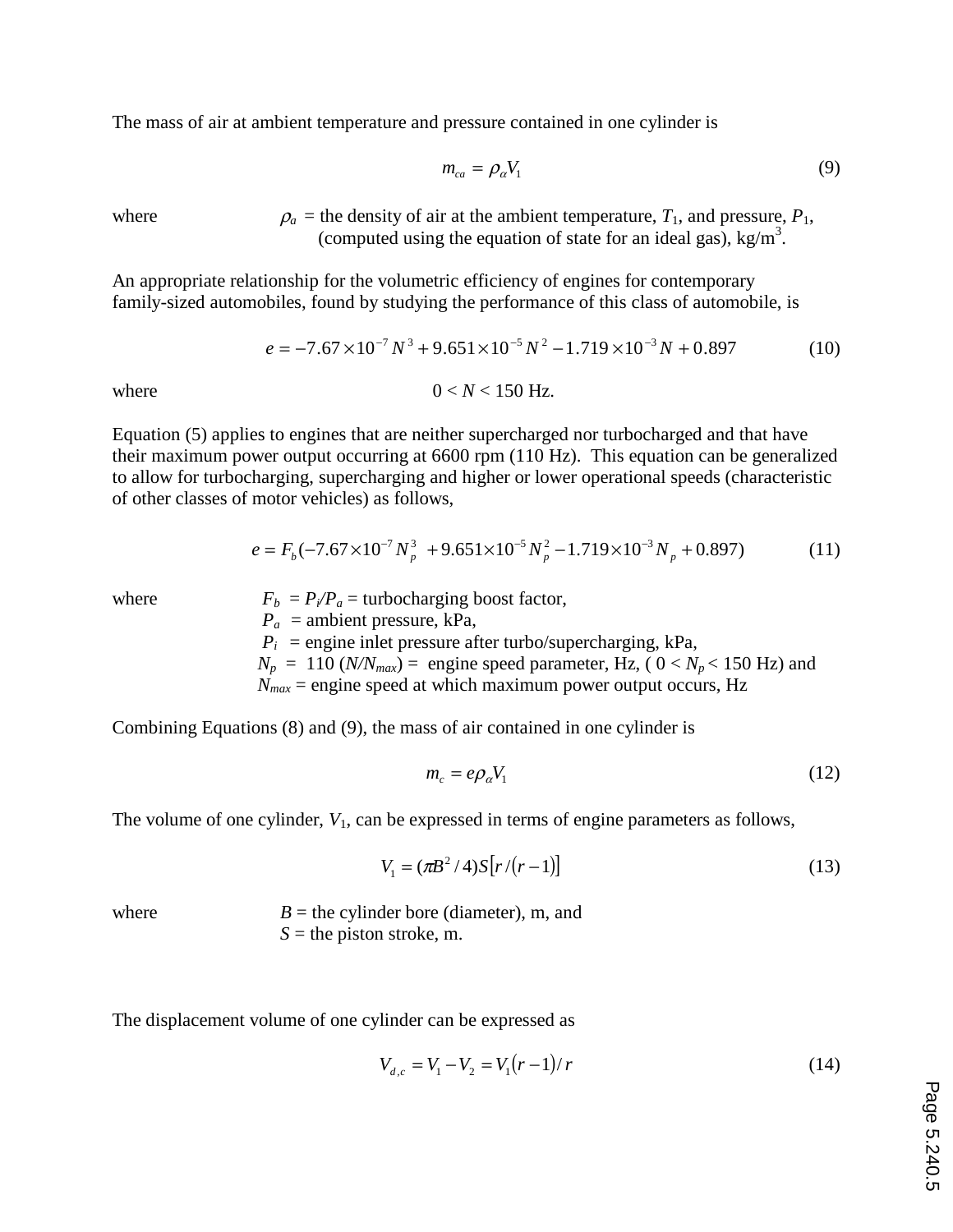The displacement volume of the engine is

$$
V_d = N_c V_{d,c} \tag{15}
$$

The engine torque is<sup>2</sup>

$$
\tau = \frac{W}{(2\pi N)}\tag{16}
$$

where  $\tau$  = engine torque, m-N.

## **Analytical Procedure**

For the purpose of this analysis, a unique engine design is defined by specifying the ambient temperature and pressure,  $T_1$  and  $P_1$ ; the bore, *B*, and stroke, *S*; the number of cylinders,  $N_c$ ; the compression ratio, *r*; and the fuel-air ratio, *f*. The power output of the engine as a function of

engine speed is computed using Eq. (1) where the net work produced by one cylinder is given by Eq. (2). The temperatures in Eq. (2) are computed using Eqs.  $(3)$ ,  $(4)$  and  $(5)$ . The mass of air in one cylinder, as a function of engine speed, is computed using Eqs.  $(12)$ ,  $(10)$  or (11), (13) and the equation of state for an ideal gas. The engine displacement volume is computed using Eqs. (13), (14) and (15). The torque as a function of engine speed is computed using Eq. (16). A spreadsheet

| Table 2. Comparison of Manufacturers' and Computed Results |                                     |                                 |                              |                                 |  |  |
|------------------------------------------------------------|-------------------------------------|---------------------------------|------------------------------|---------------------------------|--|--|
| Vehicle                                                    | Nissan<br>Maxima<br>SE <sup>4</sup> | Homda<br>Accord LX <sup>5</sup> | Mazda<br>626 LX <sup>5</sup> | Toyota<br>Camry LE <sup>5</sup> |  |  |
|                                                            |                                     |                                 |                              |                                 |  |  |
| Model Year                                                 | 2000                                | 1998                            | 1998                         | 1997                            |  |  |
| B(m)                                                       | 0.0930                              | 0.0860                          | 0.0845                       | 0.0874                          |  |  |
| S(m)                                                       | 0.0733                              | 0.0860                          | 0.0742                       | 0.0831                          |  |  |
| $N_c$                                                      | 6                                   | 6                               | 6                            | 6                               |  |  |
| r                                                          | 10                                  | 9.4                             | 9.5                          | 10.5                            |  |  |
|                                                            | 0.0685                              | 0.0685                          | 0.0685                       | 0.0685                          |  |  |
| Power <sup>a</sup>                                         | 222 hp                              | 200 hp                          | 170 hp                       | 192 hp                          |  |  |
|                                                            | at 6400 rpm                         | at 5500 rpm                     | at 6000 rpm                  | at 5200 rpm                     |  |  |
| Torque <sup>a</sup>                                        | $217$ lbf-ft                        | 195 lbf-ft                      | 163 lbf-ft                   | 207 lbf-ft                      |  |  |
|                                                            | at 4000 rpm                         | at 4700 rpm                     | at 5000 rpm                  | at 4400 rpm                     |  |  |
| Power <sup>b</sup>                                         | 220 hp                              | 203 hp                          | 178 hp                       | 200 hp                          |  |  |
|                                                            | at 6400 rpm                         | at 5500 rpm                     | at 6000 rpm                  | at 5200 rpm                     |  |  |
| Torque <sup>b</sup>                                        | 200 lbf-ft                          | 198 lbf-ft                      | 165 lbf-ft                   | 205 lbf-ft                      |  |  |
|                                                            | at 4000 rpm                         | at 4700 rpm                     | at 5000 rpm                  | at 4400 rpm                     |  |  |
|                                                            |                                     |                                 |                              |                                 |  |  |

a Manufacturers data<sup>4,5</sup>

b Prediction using the Modified Otto Cycle analysis.

analysis is the best method for computing the desired results.

The specifications for the engines of four contemporary family-sized automobiles are presented in Table 2 along with the manufacturers' performance data at specific engine speeds. An ambient temperature and pressure of 298.2 K and 101.3 kPa, respectively, were used for each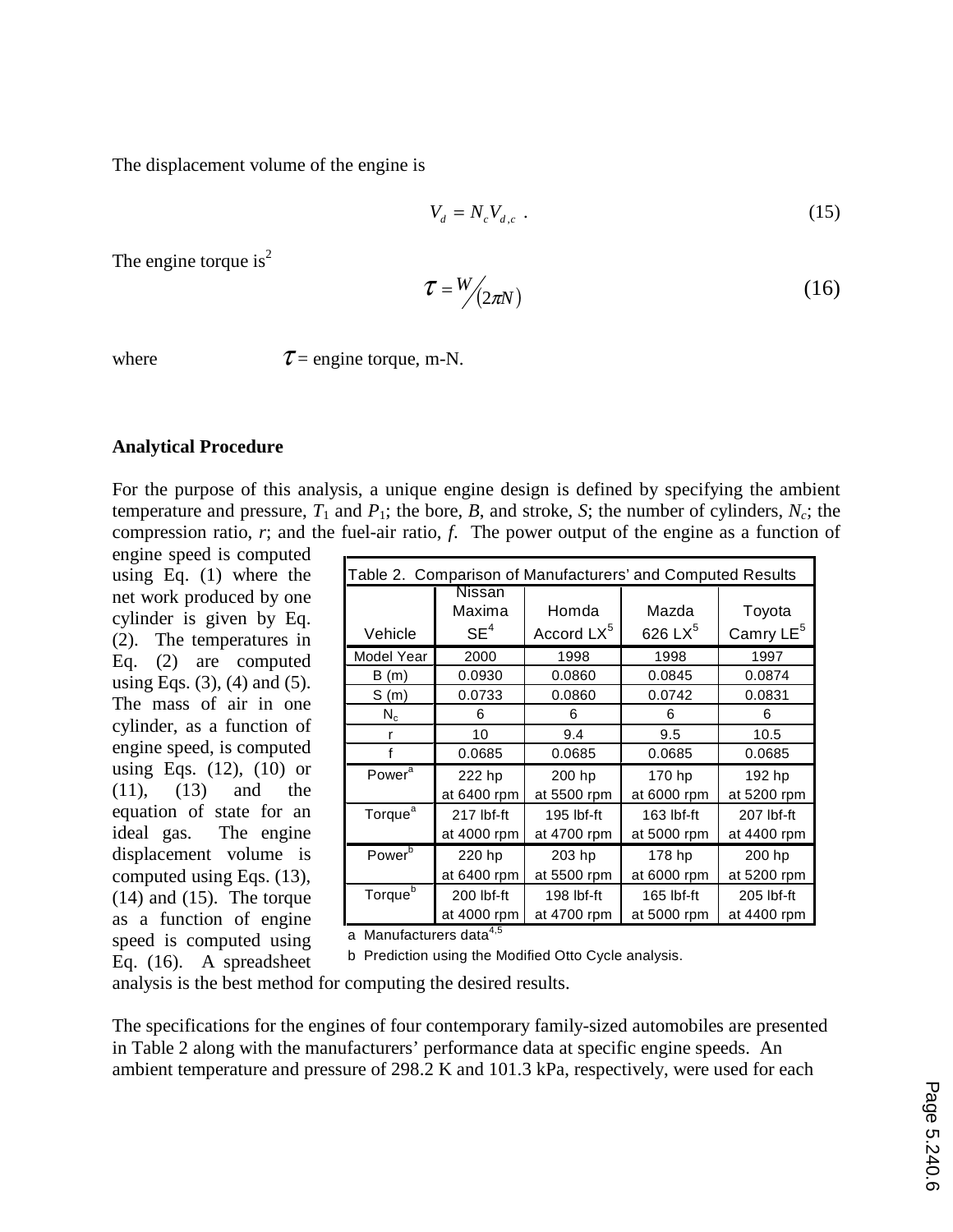|               | Table 3. Temperatures |  |  |  |
|---------------|-----------------------|--|--|--|
| Nissan Maxima |                       |  |  |  |
| Point         | T(K)                  |  |  |  |
|               | 298.2                 |  |  |  |
| 2             | 731.9                 |  |  |  |
| 3             | 2663.4                |  |  |  |
|               | 1189.7                |  |  |  |

 case. The dynamic Otto cycle analysis, presented above, was used to analyze these engines and the predicted performance at the specified engine speeds is also shown in Table 2. The predicted performance agrees with the manufacturers' stated performance within 10%. Detailed results for the Nissan Maxima SE engine are presented in Tables 3 and 4 and Figures 3 and 4. The air temperatures at each thermodynamic state are shown in Table 3. The volumetric efficiency, power output and torque are presented as a function of engine speed in Table 4. The power output and torque are shown

graphically as a function of engine speed in Figures 3 and 4 respectively.

| Table 4. Predicted Engine Performance Data for the Nissan Maxima |       |       |       |       |         |            |  |  |
|------------------------------------------------------------------|-------|-------|-------|-------|---------|------------|--|--|
| N                                                                | N     | e     | Power | Power | Torque  | Torque)    |  |  |
| (Hz)                                                             | (rpm) |       | (kW)  | (hp)  | $(m-N)$ | $(lbf-ft)$ |  |  |
| 10 <sup>1</sup>                                                  | 600   | 0.889 | 16    | 21    | 247     | 182        |  |  |
| 20                                                               | 1200  | 0.895 | 31    | 42    | 249     | 183        |  |  |
| $30$                                                             | 1800  | 0.912 | 48    | 64    | 254     | 186        |  |  |
| 40                                                               | 2400  | 0.934 | 65    | 88    | 260     | 191        |  |  |
| 50                                                               | 3000  | 0.956 | 84    | 112   | 266     | 196        |  |  |
| 60                                                               | 3600  | 0.976 | 102   | 137   | 271     | 200        |  |  |
| 70                                                               | 4200  | 0.986 | 121   | 162   | 274     | 202        |  |  |
| 80 <sup>1</sup>                                                  | 4800  | 0.984 | 138   | 185   | 274     | 201        |  |  |
| 90 <sub>1</sub>                                                  | 5400  | 0.965 | 152   | 204   | 268     | 197        |  |  |
| 100                                                              | 6000  | 0.923 | 161   | 216   | 257     | 189        |  |  |
| 110                                                              | 6600  | 0.855 | 164   | 220   | 238     | 175        |  |  |
| 120                                                              | 7200  | 0.755 | 158   | 212   | 210     | 154        |  |  |
| 130                                                              | 7800  | 0.619 | 141   | 189   | 172     | 127        |  |  |
| 140                                                              | 8400  | 0.443 | 108   | 145   | 123     | 91         |  |  |
| 150                                                              | 9000  | 0.222 | 58    | 78    | 62      | 45         |  |  |